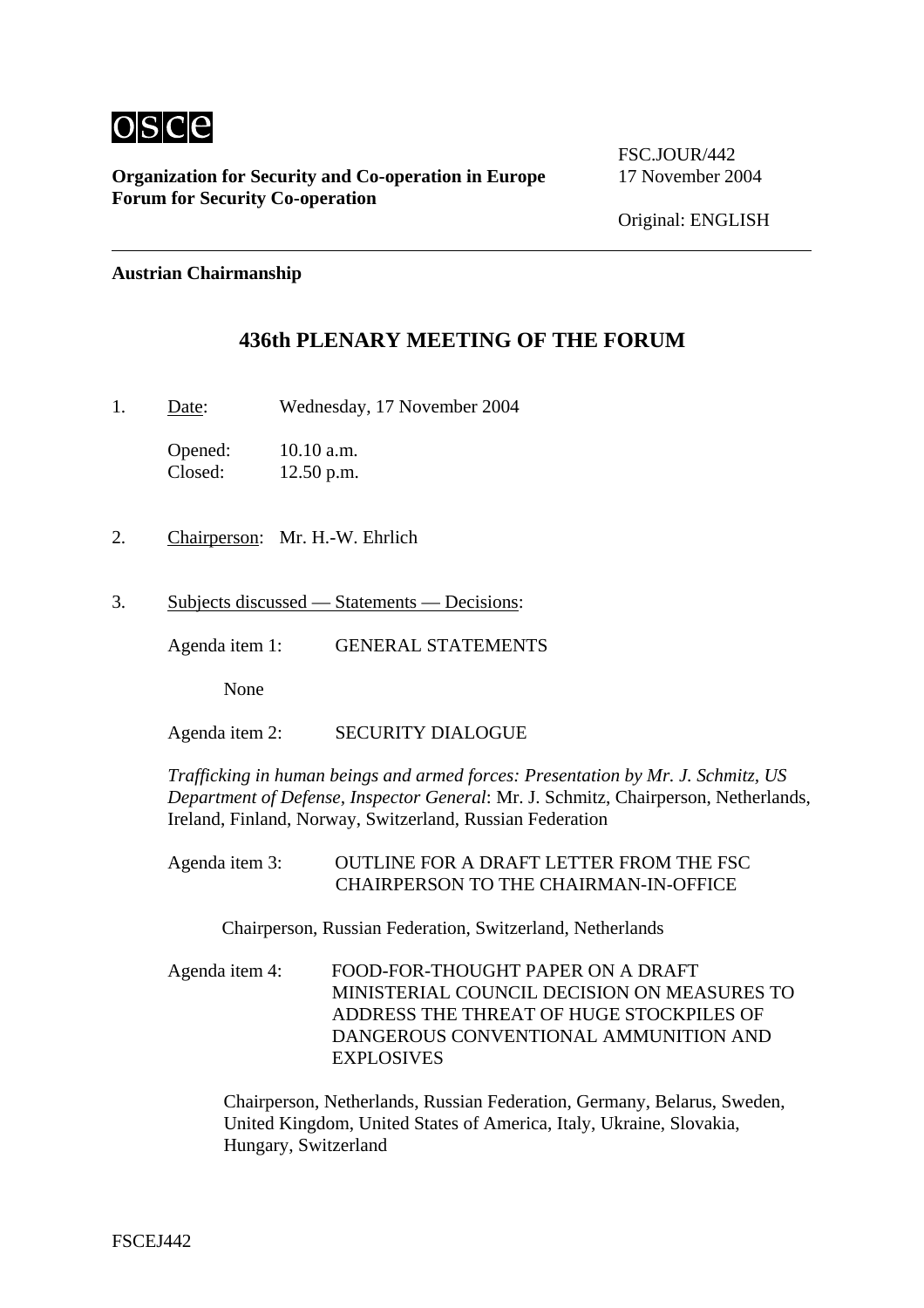### Agenda item 5: DECISION ON THE DATES AND VENUE OF THE FIFTEENTH ANNUAL IMPLEMENTATION ASSESSMENT MEETING

Chairperson, Turkey, Netherlands

**Decision:** The Forum for Security Co-operation, subject to a silence procedure expiring on Friday, 19 November 2004, at 6 p.m., adopted a decision on the dates and venue of the Fifteenth Annual Implementation Assessment Meeting, the text of which is appended to this Journal.

## Agenda item 6: DECISION ON STANDARD ELEMENTS OF END-USER CERTIFICATES AND VERIFICATION PROCEDURES FOR SALW EXPORTS

Chairperson

**Decision**: The Forum for Security Co-operation adopted Decision No. 5/04 (FSC.DEC/5/04), the text of which is appended to this Journal, on standard elements of end-user certificates and verification procedures for SALW exports.

Chairperson, Turkey (Annex 1), Canada (Annex 2), United States of America, Switzerland (Annex 3)

### Agenda item 7: ANY OTHER BUSINESS

- (a) *Topics for discussion under the agenda item on the security dialogue*: Russian Federation, Chairperson
- (b) *Demining programme in the buffer zone in Cyprus*: Cyprus (FSC.DEL/480/04)
- (c) *Inspection visit under Vienna Document 1999*: Sweden
- (d) *Organizational matters*: Sweden

### 4. Next meeting:

Wednesday, 24 November 2004, at 10 a.m., in the Neuer Saal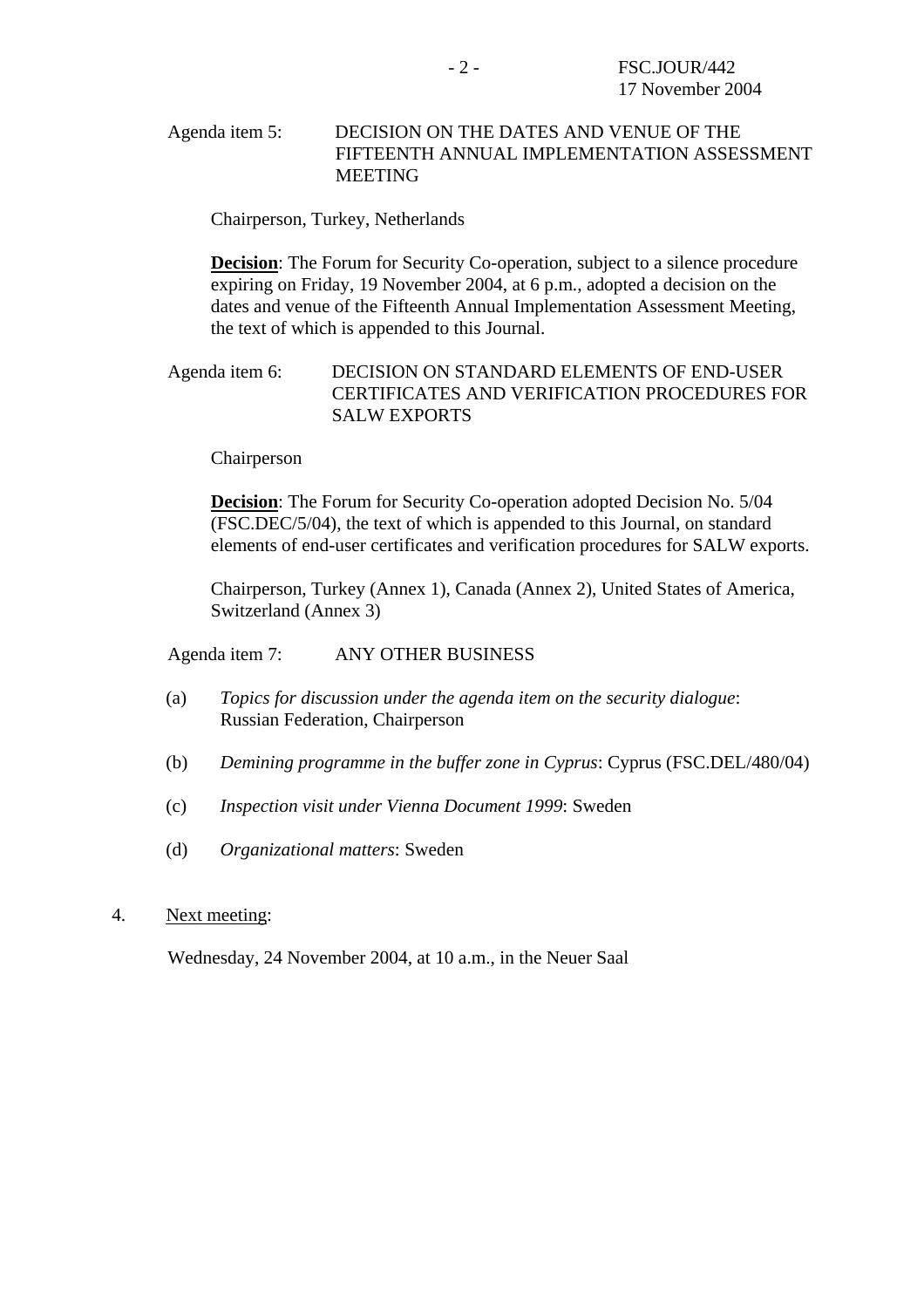

Original: ENGLISH

**436th Plenary Meeting**  FSC Journal No. 442, Agenda item 6

# **STATEMENT BY THE DELEGATION OF TURKEY**

Mr. Chairman,

 With regard to the decision we have just adopted, I would like to make the following statement:

 As one of the co-sponsors of the decision on end-user certificates (EUC), we have always expressed the importance Turkey attaches to the effective and efficient control of exports of small arms and light weapons by participating States, in order to prevent illegal diversion of weapons into the hands of terrorists, other criminal elements and illegal entities.

 We consider the certification of the end-user certificates by relevant government authorities as the essence of the decision, since it allows for governmental accountability.

 Throughout the whole negotiation process we voiced our concern with regard to the introduction of the notion of taking into account "national practices" in the process of governmental certification, which incorporates a substantial element of arbitrariness into the text.

 The objective of our efforts in the FSC was, first and foremost, to establish common standards in the elements to be included in an EUC. We regret to see that consensus could not be achieved on the issue of certification by government authorities as a common standard. We hope that the inclusion of national practices in the standard elements will not be interpreted as providing exemption from governmental accountability and responsibility.

 Notwithstanding the diverging views on this particular subject, we nevertheless believe that the adoption of this decision by itself constitutes considerable progress in this important issue.

 With these considerations we joined the consensus on the present text with apprehension regarding its effective implementation.

We ask that this statement be attached to the Journal of the Day.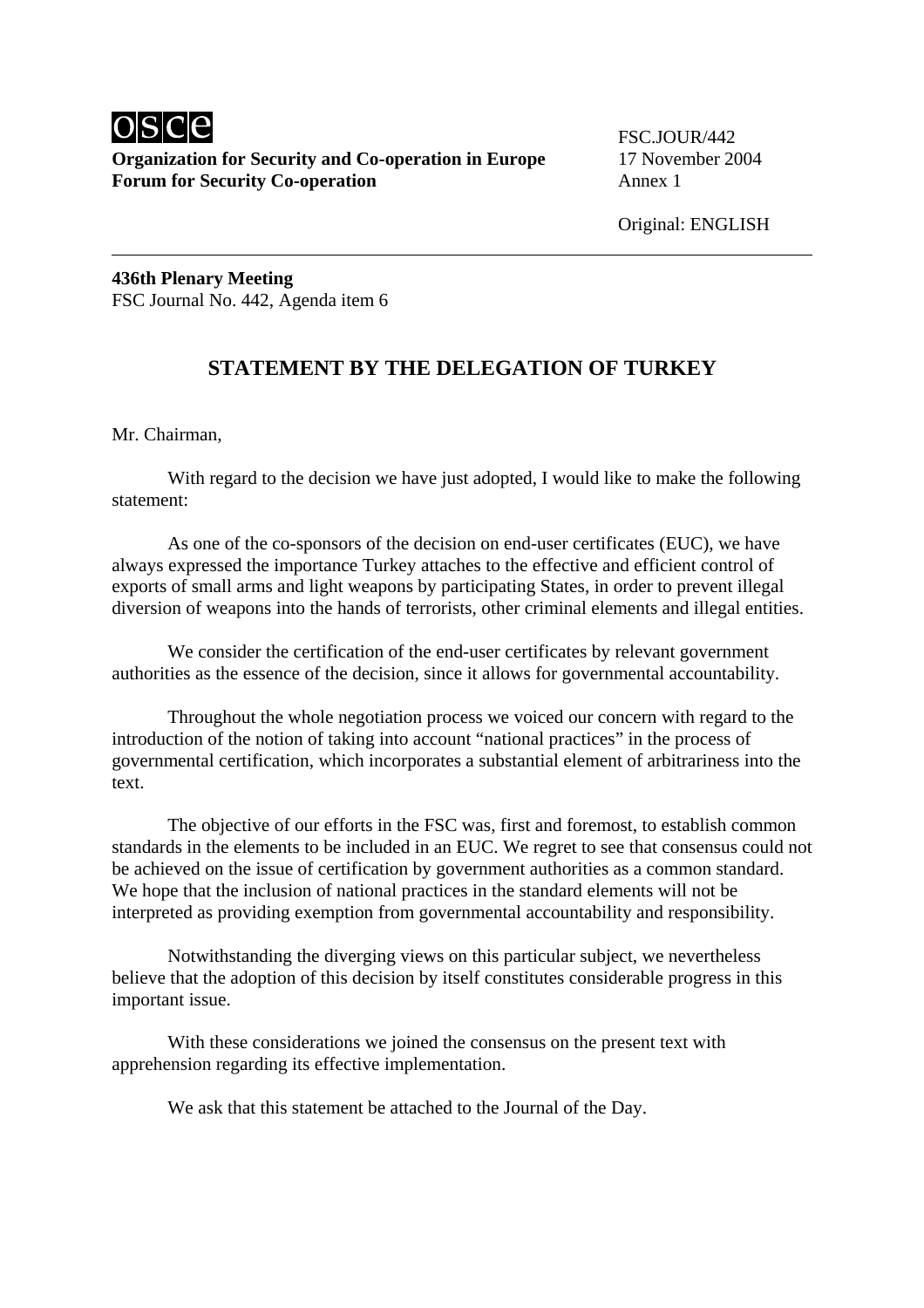

**Organization for Security and Co-operation in Europe** 17 November 2004 **Forum for Security Co-operation** Annex 2

FSC.JOUR/442

Original: ENGLISH

**436th Plenary Meeting**  FSC Journal No. 442, Agenda item 6

# **STATEMENT BY THE DELEGATION OF CANADA**

Mr. Chairperson,

 Canada welcomes the adoption of this decision on standard elements for end-user certificates. We firmly believe that it constitutes an important step in effecting greater and more consistent control over exports of small arms and light weapons (SALW) where problems of illicit and uncontrolled transfers exist in the OSCE region.

 As regards paragraph 1, point 8, some States including Canada, for reasons of principle related to extraterritoriality or impracticability, have decided in their export policy not to seek specific re-export controls. Canada assesses SALW export permit applications on the basis of the end-use, end-user and confidence in the importing country's ability to control re-exports. Canada intends to continue its existing practice for SALW of recognizing re-exportation as falling within the purview of the importing country's own export controls, and we recognize point 8 of paragraph 1 as being also consistent with that approach.

 My delegation would like to thank the co-sponsors for their work and to reaffirm our continued interest in contributing to further discussions in the FSC on this important area of SALW.

I would request that this statement be attached to the Journal of the day.

Thank you, Mr. Chairperson.